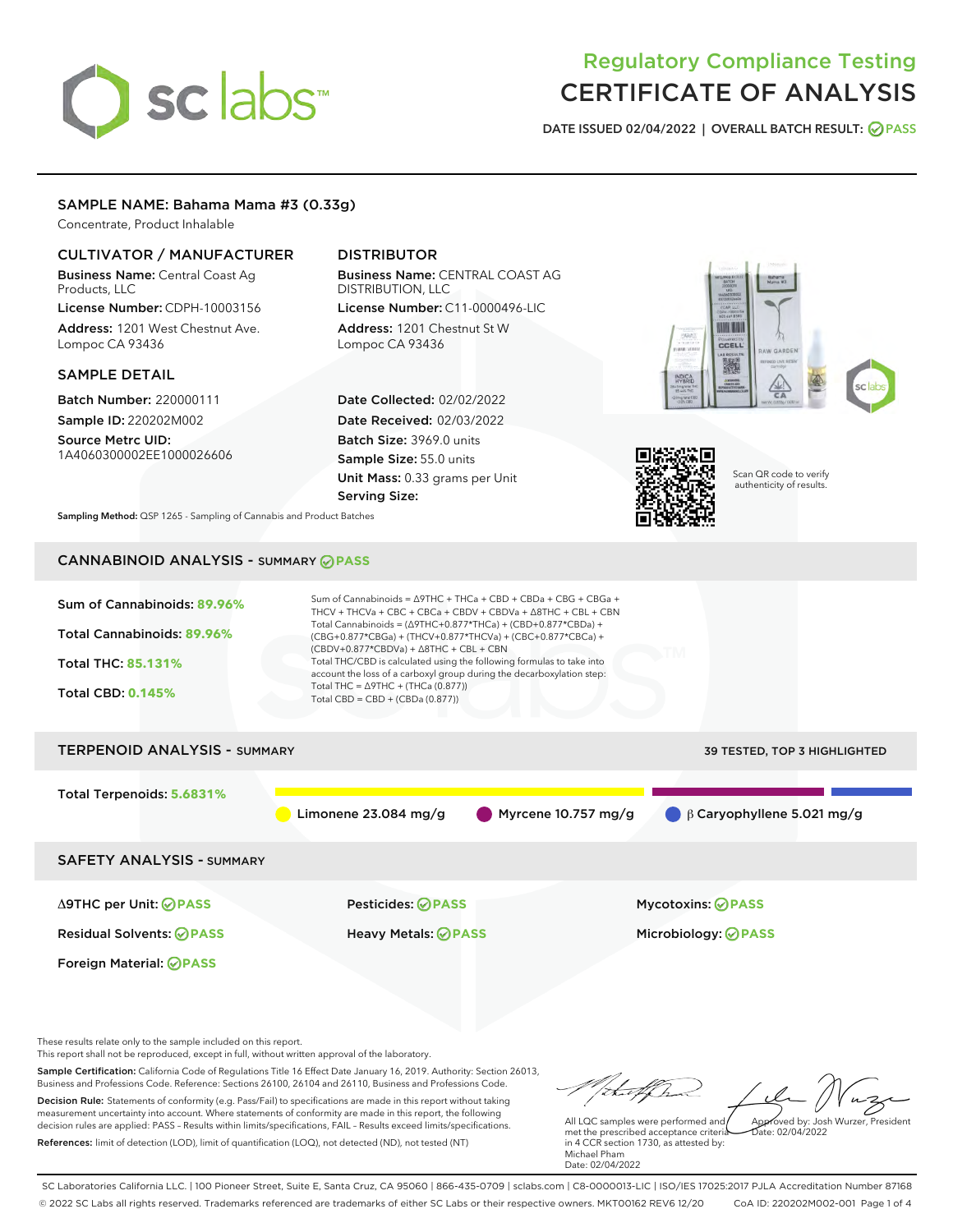



BAHAMA MAMA #3 (0.33G) | DATE ISSUED 02/04/2022 | OVERALL BATCH RESULT: 2 PASS

# CANNABINOID TEST RESULTS - 02/03/2022 2 PASS

Tested by high-performance liquid chromatography with diode-array detection (HPLC-DAD). **Method:** QSP 1157 - Analysis of Cannabinoids by HPLC-DAD

#### TOTAL CANNABINOIDS: **89.96%**

Total Cannabinoids (Total THC) + (Total CBD) + (Total CBG) + (Total THCV) + (Total CBC) + (Total CBDV) + ∆8THC + CBL + CBN

TOTAL THC: **85.131%** Total THC (∆9THC+0.877\*THCa)

TOTAL CBD: **0.145%** Total CBD (CBD+0.877\*CBDa)

TOTAL CBG: 3.95% Total CBG (CBG+0.877\*CBGa)

TOTAL THCV: 0.39% Total THCV (THCV+0.877\*THCVa)

TOTAL CBC: ND Total CBC (CBC+0.877\*CBCa)

TOTAL CBDV: ND Total CBDV (CBDV+0.877\*CBDVa)

| <b>COMPOUND</b>  | LOD/LOQ<br>(mg/g)          | <b>MEASUREMENT</b><br><b>UNCERTAINTY</b><br>(mg/g) | <b>RESULT</b><br>(mg/g) | <b>RESULT</b><br>(%) |
|------------------|----------------------------|----------------------------------------------------|-------------------------|----------------------|
| <b>A9THC</b>     | 0.06/0.26                  | ±29.285                                            | 851.31                  | 85.131               |
| <b>CBG</b>       | 0.06/0.19                  | ±1.556                                             | 39.50                   | 3.950                |
| <b>THCV</b>      | 0.1/0.2                    | ±0.19                                              | 3.9                     | 0.39                 |
| <b>CBN</b>       | 0.1/0.3                    | ±0.12                                              | 1.8                     | 0.18                 |
| $\triangle$ 8THC | 0.1/0.4                    | ±0.13                                              | 1.6                     | 0.16                 |
| <b>CBD</b>       | 0.07/0.29                  | ±0.067                                             | 1.45                    | 0.145                |
| <b>THCa</b>      | 0.05/0.14                  | N/A                                                | <b>ND</b>               | <b>ND</b>            |
| <b>THCVa</b>     | 0.07/0.20                  | N/A                                                | <b>ND</b>               | <b>ND</b>            |
| <b>CBDa</b>      | 0.02/0.19                  | N/A                                                | <b>ND</b>               | <b>ND</b>            |
| <b>CBDV</b>      | 0.04/0.15                  | N/A                                                | <b>ND</b>               | <b>ND</b>            |
| <b>CBDVa</b>     | 0.03/0.53                  | N/A                                                | <b>ND</b>               | <b>ND</b>            |
| <b>CBGa</b>      | 0.1/0.2                    | N/A                                                | <b>ND</b>               | <b>ND</b>            |
| <b>CBL</b>       | 0.06 / 0.24                | N/A                                                | <b>ND</b>               | <b>ND</b>            |
| <b>CBC</b>       | 0.2 / 0.5                  | N/A                                                | <b>ND</b>               | <b>ND</b>            |
| <b>CBCa</b>      | 0.07/0.28                  | N/A                                                | <b>ND</b>               | <b>ND</b>            |
|                  | <b>SUM OF CANNABINOIDS</b> |                                                    | 899.6 mg/g              | 89.96%               |

#### **UNIT MASS: 0.33 grams per Unit**

| ∆9THC per Unit                         | 1100 per-package limit | 280.93 mg/unit | <b>PASS</b> |
|----------------------------------------|------------------------|----------------|-------------|
| <b>Total THC per Unit</b>              |                        | 280.93 mg/unit |             |
| <b>CBD per Unit</b>                    |                        | $0.48$ mg/unit |             |
| <b>Total CBD per Unit</b>              |                        | $0.48$ mg/unit |             |
| <b>Sum of Cannabinoids</b><br>per Unit |                        | 296.9 mg/unit  |             |
| <b>Total Cannabinoids</b><br>per Unit  |                        | 296.8 mg/unit  |             |

# TERPENOID TEST RESULTS - 02/04/2022

Terpene analysis utilizing gas chromatography-flame ionization detection (GC-FID). **Method:** QSP 1192 - Analysis of Terpenoids by GC-FID

| <b>COMPOUND</b>         | LOD/LOQ<br>(mg/g) | <b>MEASUREMENT</b><br><b>UNCERTAINTY</b><br>(mg/g) | <b>RESULT</b><br>(mg/g)                         | <b>RESULT</b><br>(%) |
|-------------------------|-------------------|----------------------------------------------------|-------------------------------------------------|----------------------|
| Limonene                | 0.005 / 0.016     | ±0.3301                                            | 23.084                                          | 2.3084               |
| <b>Myrcene</b>          | 0.008 / 0.025     | ±0.1388                                            | 10.757                                          | 1.0757               |
| $\beta$ Caryophyllene   | 0.004 / 0.012     | ±0.1787                                            | 5.021                                           | 0.5021               |
| $\alpha$ Pinene         | 0.005 / 0.017     | ±0.0403                                            | 4.687                                           | 0.4687               |
| $\beta$ Pinene          | 0.004 / 0.014     | ±0.0461                                            | 4.008                                           | 0.4008               |
| Ocimene                 | 0.011 / 0.038     | ±0.0807                                            | 2.514                                           | 0.2514               |
| Fenchol                 | 0.010 / 0.034     | ±0.0502                                            | 1.296                                           | 0.1296               |
| Linalool                | 0.009 / 0.032     | ±0.0432                                            | 1.137                                           | 0.1137               |
| $\alpha$ Humulene       | 0.009/0.029       | ±0.0347                                            | 1.081                                           | 0.1081               |
| <b>Terpineol</b>        | 0.016 / 0.055     | ±0.0465                                            | 0.757                                           | 0.0757               |
| trans-ß-Farnesene       | 0.008 / 0.025     | ±0.0216                                            | 0.609                                           | 0.0609               |
| Terpinolene             | 0.008 / 0.026     | ±0.0112                                            | 0.544                                           | 0.0544               |
| Camphene                | 0.005 / 0.015     | ±0.0057                                            | 0.496                                           | 0.0496               |
| Fenchone                | 0.009 / 0.028     | ±0.0079                                            | 0.273                                           | 0.0273               |
| <b>Borneol</b>          | 0.005 / 0.016     | ±0.0092                                            | 0.219                                           | 0.0219               |
| $\alpha$ Bisabolol      | 0.008 / 0.026     | ±0.0052                                            | 0.098                                           | 0.0098               |
| $\gamma$ Terpinene      | 0.006 / 0.018     | ±0.0008                                            | 0.047                                           | 0.0047               |
| Citronellol             | 0.003 / 0.010     | ±0.0017                                            | 0.034                                           | 0.0034               |
| $\alpha$ Terpinene      | 0.005 / 0.017     | ±0.0005                                            | 0.032                                           | 0.0032               |
| Guaiol                  | 0.009 / 0.030     | ±0.0015                                            | 0.032                                           | 0.0032               |
| $\alpha$ Phellandrene   | 0.006 / 0.020     | ±0.0004                                            | 0.029                                           | 0.0029               |
| Geraniol                | 0.002 / 0.007     | ±0.0013                                            | 0.029                                           | 0.0029               |
| Sabinene Hydrate        | 0.006 / 0.022     | ±0.0010                                            | 0.027                                           | 0.0027               |
| Eucalyptol              | 0.006 / 0.018     | ±0.0005                                            | 0.020                                           | 0.0020               |
| 3 Carene                | 0.005 / 0.018     | N/A                                                | <loq< th=""><th><loq< th=""></loq<></th></loq<> | <loq< th=""></loq<>  |
| p-Cymene                | 0.005 / 0.016     | N/A                                                | <loq< th=""><th><loq< th=""></loq<></th></loq<> | <loq< th=""></loq<>  |
| Nerol                   | 0.003 / 0.011     | N/A                                                | <loq< th=""><th><loq< th=""></loq<></th></loq<> | <loq< th=""></loq<>  |
| Valencene               | 0.009 / 0.030     | N/A                                                | <loq< th=""><th><loq< th=""></loq<></th></loq<> | <loq< th=""></loq<>  |
| Caryophyllene<br>Oxide  | 0.010 / 0.033     | N/A                                                | <loq< th=""><th><loq< th=""></loq<></th></loq<> | <loq< th=""></loq<>  |
| Sabinene                | 0.004 / 0.014     | N/A                                                | ND                                              | ND                   |
| (-)-Isopulegol          | 0.005 / 0.016     | N/A                                                | ND                                              | ND                   |
| Camphor                 | 0.006 / 0.019     | N/A                                                | ND                                              | ND                   |
| Isoborneol              | 0.004 / 0.012     | N/A                                                | <b>ND</b>                                       | ND                   |
| Menthol                 | 0.008 / 0.025     | N/A                                                | <b>ND</b>                                       | ND                   |
| $R-(+)$ -Pulegone       | 0.003 / 0.011     | N/A                                                | ND                                              | ND                   |
| <b>Geranyl Acetate</b>  | 0.004 / 0.014     | N/A                                                | <b>ND</b>                                       | ND                   |
| $\alpha$ Cedrene        | 0.005 / 0.016     | N/A                                                | <b>ND</b>                                       | ND                   |
| Nerolidol               | 0.009 / 0.028     | N/A                                                | ND                                              | ND                   |
| Cedrol                  | 0.008 / 0.027     | N/A                                                | <b>ND</b>                                       | <b>ND</b>            |
| <b>TOTAL TERPENOIDS</b> |                   |                                                    | 56.831 mg/g                                     | 5.6831%              |

SC Laboratories California LLC. | 100 Pioneer Street, Suite E, Santa Cruz, CA 95060 | 866-435-0709 | sclabs.com | C8-0000013-LIC | ISO/IES 17025:2017 PJLA Accreditation Number 87168 © 2022 SC Labs all rights reserved. Trademarks referenced are trademarks of either SC Labs or their respective owners. MKT00162 REV6 12/20 CoA ID: 220202M002-001 Page 2 of 4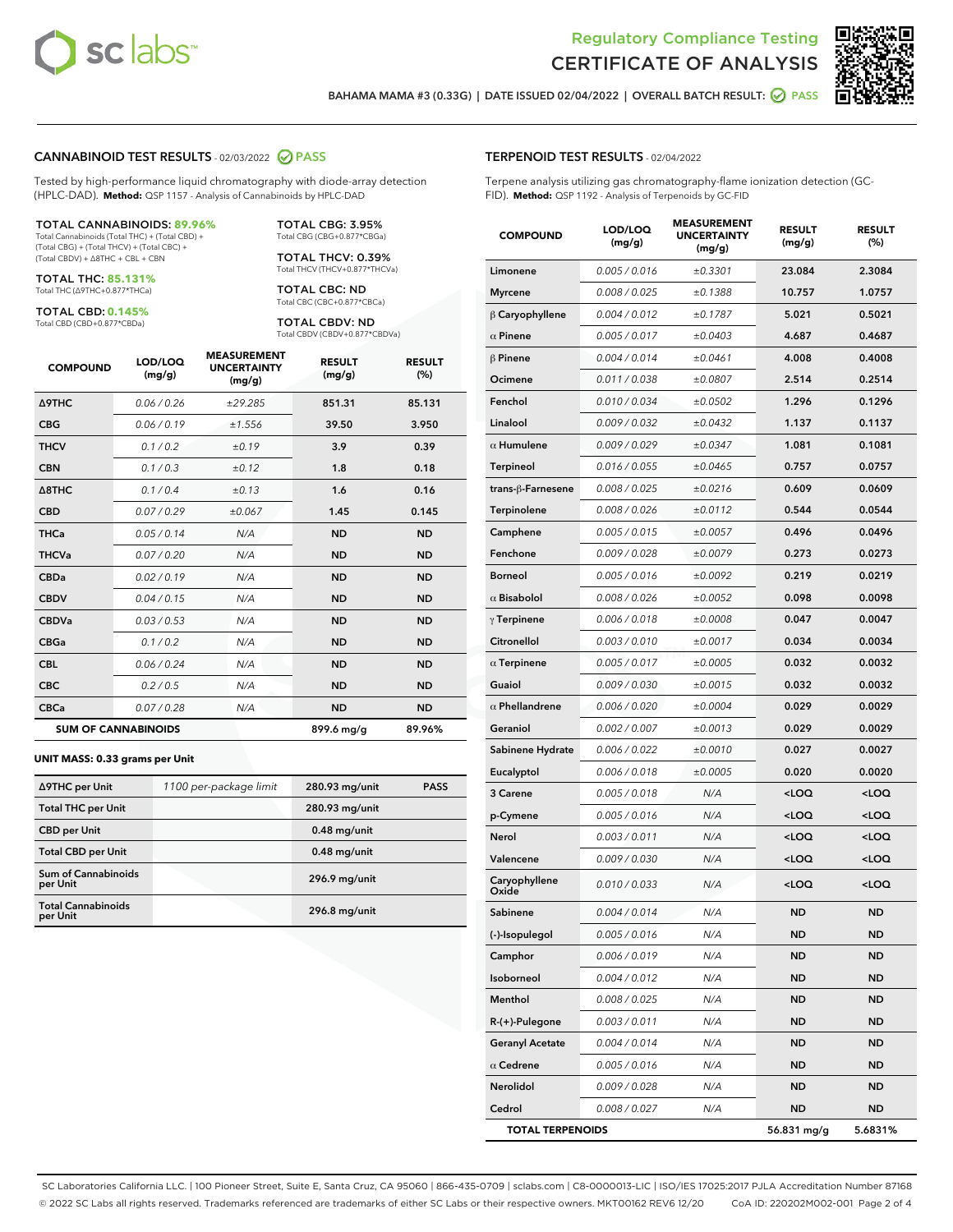



BAHAMA MAMA #3 (0.33G) | DATE ISSUED 02/04/2022 | OVERALL BATCH RESULT: @ PASS

# CATEGORY 1 PESTICIDE TEST RESULTS - 02/04/2022 2 PASS

Pesticide and plant growth regulator analysis utilizing high-performance liquid chromatography-mass spectrometry (HPLC-MS) or gas chromatography-mass spectrometry (GC-MS). \*GC-MS utilized where indicated. **Method:** QSP 1212 - Analysis of Pesticides and Mycotoxins by LC-MS or QSP 1213 - Analysis of Pesticides by GC-MS

| <b>COMPOUND</b>             | LOD/LOQ<br>$(\mu g/g)$ | <b>ACTION</b><br><b>LIMIT</b><br>$(\mu g/g)$ | <b>MEASUREMENT</b><br><b>UNCERTAINTY</b><br>$(\mu g/g)$ | <b>RESULT</b><br>$(\mu g/g)$ | <b>RESULT</b> |
|-----------------------------|------------------------|----------------------------------------------|---------------------------------------------------------|------------------------------|---------------|
| Aldicarb                    | 0.03/0.08              | $>$ LOD                                      | N/A                                                     | <b>ND</b>                    | <b>PASS</b>   |
| Carbofuran                  | 0.02 / 0.05            | $\ge$ LOD                                    | N/A                                                     | <b>ND</b>                    | <b>PASS</b>   |
| Chlordane*                  | 0.03 / 0.08            | $\ge$ LOD                                    | N/A                                                     | <b>ND</b>                    | <b>PASS</b>   |
| Chlorfenapyr*               | 0.03/0.10              | $\ge$ LOD                                    | N/A                                                     | <b>ND</b>                    | <b>PASS</b>   |
| Chlorpyrifos                | 0.02 / 0.06            | $\ge$ LOD                                    | N/A                                                     | <b>ND</b>                    | <b>PASS</b>   |
| Coumaphos                   | 0.02 / 0.07            | $\ge$ LOD                                    | N/A                                                     | <b>ND</b>                    | <b>PASS</b>   |
| Daminozide                  | 0.02/0.07              | $>$ LOD                                      | N/A                                                     | <b>ND</b>                    | <b>PASS</b>   |
| <b>DDVP</b><br>(Dichlorvos) | 0.03/0.09              | $\ge$ LOD                                    | N/A                                                     | <b>ND</b>                    | <b>PASS</b>   |
| <b>Dimethoate</b>           | 0.03/0.08              | $\ge$ LOD                                    | N/A                                                     | <b>ND</b>                    | <b>PASS</b>   |
| Ethoprop(hos)               | 0.03/0.10              | $\ge$ LOD                                    | N/A                                                     | <b>ND</b>                    | <b>PASS</b>   |
| Etofenprox                  | 0.02 / 0.06            | $\ge$ LOD                                    | N/A                                                     | <b>ND</b>                    | <b>PASS</b>   |
| Fenoxycarb                  | 0.03/0.08              | $\ge$ LOD                                    | N/A                                                     | <b>ND</b>                    | <b>PASS</b>   |
| Fipronil                    | 0.03/0.08              | $\ge$ LOD                                    | N/A                                                     | <b>ND</b>                    | <b>PASS</b>   |
| Imazalil                    | 0.02 / 0.06            | $>$ LOD                                      | N/A                                                     | <b>ND</b>                    | <b>PASS</b>   |
| Methiocarb                  | 0.02 / 0.07            | $>$ LOD                                      | N/A                                                     | <b>ND</b>                    | <b>PASS</b>   |
| Methyl<br>parathion         | 0.03/0.10              | $>$ LOD                                      | N/A                                                     | <b>ND</b>                    | <b>PASS</b>   |
| <b>Mevinphos</b>            | 0.03/0.09              | $\ge$ LOD                                    | N/A                                                     | <b>ND</b>                    | <b>PASS</b>   |
| Paclobutrazol               | 0.02 / 0.05            | $>$ LOD                                      | N/A                                                     | <b>ND</b>                    | <b>PASS</b>   |
| Propoxur                    | 0.03/0.09              | $\ge$ LOD                                    | N/A                                                     | <b>ND</b>                    | <b>PASS</b>   |
| Spiroxamine                 | 0.03 / 0.08            | $\ge$ LOD                                    | N/A                                                     | <b>ND</b>                    | <b>PASS</b>   |
| Thiacloprid                 | 0.03/0.10              | $\ge$ LOD                                    | N/A                                                     | <b>ND</b>                    | <b>PASS</b>   |

#### CATEGORY 2 PESTICIDE TEST RESULTS - 02/04/2022 @ PASS

| <b>COMPOUND</b>          | LOD/LOO<br>$(\mu g/g)$ | <b>ACTION</b><br>LIMIT<br>$(\mu g/g)$ | <b>MEASUREMENT</b><br><b>UNCERTAINTY</b><br>$(\mu g/g)$ | <b>RESULT</b><br>$(\mu g/g)$ | <b>RESULT</b> |  |
|--------------------------|------------------------|---------------------------------------|---------------------------------------------------------|------------------------------|---------------|--|
| Abamectin                | 0.03/0.10              | 0.1                                   | N/A                                                     | <b>ND</b>                    | <b>PASS</b>   |  |
| Acephate                 | 0.02/0.07              | 0.1                                   | N/A                                                     | <b>ND</b>                    | <b>PASS</b>   |  |
| Acequinocyl              | 0.02/0.07              | 0.1                                   | N/A                                                     | <b>ND</b>                    | <b>PASS</b>   |  |
| Acetamiprid              | 0.02 / 0.05            | 0.1                                   | N/A                                                     | <b>ND</b>                    | <b>PASS</b>   |  |
| Azoxystrobin             | 0.02/0.07              | 0.1                                   | N/A                                                     | <b>ND</b>                    | <b>PASS</b>   |  |
| <b>Bifenazate</b>        | 0.01 / 0.04            | 0.1                                   | N/A                                                     | <b>ND</b>                    | <b>PASS</b>   |  |
| <b>Bifenthrin</b>        | 0.02 / 0.05            | 3                                     | N/A                                                     | <b>ND</b>                    | <b>PASS</b>   |  |
| <b>Boscalid</b>          | 0.03/0.09              | 0.1                                   | N/A                                                     | <b>ND</b>                    | <b>PASS</b>   |  |
| Captan                   | 0.19/0.57              | 0.7                                   | N/A                                                     | <b>ND</b>                    | <b>PASS</b>   |  |
| Carbaryl                 | 0.02/0.06              | 0.5                                   | N/A                                                     | <b>ND</b>                    | <b>PASS</b>   |  |
| Chlorantranilip-<br>role | 0.04/0.12              | 10                                    | N/A                                                     | <b>ND</b>                    | <b>PASS</b>   |  |
| Clofentezine             | 0.03/0.09              | 0.1                                   | N/A                                                     | <b>ND</b>                    | <b>PASS</b>   |  |

# CATEGORY 2 PESTICIDE TEST RESULTS - 02/04/2022 continued

| <b>COMPOUND</b>               | LOD/LOQ<br>(µg/g) | <b>ACTION</b><br><b>LIMIT</b><br>$(\mu g/g)$ | <b>MEASUREMENT</b><br><b>UNCERTAINTY</b><br>$(\mu g/g)$ | <b>RESULT</b><br>(µg/g) | <b>RESULT</b> |
|-------------------------------|-------------------|----------------------------------------------|---------------------------------------------------------|-------------------------|---------------|
| Cyfluthrin                    | 0.12 / 0.38       | $\overline{c}$                               | N/A                                                     | <b>ND</b>               | <b>PASS</b>   |
| Cypermethrin                  | 0.11 / 0.32       | 1                                            | N/A                                                     | ND                      | <b>PASS</b>   |
| Diazinon                      | 0.02 / 0.05       | 0.1                                          | N/A                                                     | ND                      | <b>PASS</b>   |
| Dimethomorph                  | 0.03 / 0.09       | 2                                            | N/A                                                     | ND                      | <b>PASS</b>   |
| Etoxazole                     | 0.02 / 0.06       | 0.1                                          | N/A                                                     | <b>ND</b>               | <b>PASS</b>   |
| Fenhexamid                    | 0.03 / 0.09       | 0.1                                          | N/A                                                     | <b>ND</b>               | <b>PASS</b>   |
| Fenpyroximate                 | 0.02 / 0.06       | 0.1                                          | N/A                                                     | ND                      | <b>PASS</b>   |
| Flonicamid                    | 0.03 / 0.10       | 0.1                                          | N/A                                                     | ND                      | <b>PASS</b>   |
| Fludioxonil                   | 0.03 / 0.10       | 0.1                                          | N/A                                                     | <b>ND</b>               | <b>PASS</b>   |
| Hexythiazox                   | 0.02 / 0.07       | 0.1                                          | N/A                                                     | ND                      | <b>PASS</b>   |
| Imidacloprid                  | 0.04 / 0.11       | 5                                            | N/A                                                     | ND                      | <b>PASS</b>   |
| Kresoxim-methyl               | 0.02 / 0.07       | 0.1                                          | N/A                                                     | <b>ND</b>               | <b>PASS</b>   |
| <b>Malathion</b>              | 0.03 / 0.09       | 0.5                                          | N/A                                                     | ND                      | <b>PASS</b>   |
| Metalaxyl                     | 0.02 / 0.07       | $\overline{c}$                               | N/A                                                     | ND                      | <b>PASS</b>   |
| Methomyl                      | 0.03 / 0.10       | 1                                            | N/A                                                     | <b>ND</b>               | <b>PASS</b>   |
| Myclobutanil                  | 0.03 / 0.09       | 0.1                                          | N/A                                                     | ND                      | <b>PASS</b>   |
| Naled                         | 0.02 / 0.07       | 0.1                                          | N/A                                                     | ND                      | <b>PASS</b>   |
| Oxamyl                        | 0.04 / 0.11       | 0.5                                          | N/A                                                     | ND                      | <b>PASS</b>   |
| Pentachloronitro-<br>benzene* | 0.03 / 0.09       | 0.1                                          | N/A                                                     | ND                      | <b>PASS</b>   |
| Permethrin                    | 0.04 / 0.12       | 0.5                                          | N/A                                                     | <b>ND</b>               | <b>PASS</b>   |
| Phosmet                       | 0.03 / 0.10       | 0.1                                          | N/A                                                     | <b>ND</b>               | <b>PASS</b>   |
| Piperonylbu-<br>toxide        | 0.02 / 0.07       | 3                                            | N/A                                                     | ND                      | <b>PASS</b>   |
| Prallethrin                   | 0.03 / 0.08       | 0.1                                          | N/A                                                     | <b>ND</b>               | <b>PASS</b>   |
| Propiconazole                 | 0.02 / 0.07       | 0.1                                          | N/A                                                     | ND                      | <b>PASS</b>   |
| Pyrethrins                    | 0.04 / 0.12       | 0.5                                          | N/A                                                     | ND                      | <b>PASS</b>   |
| Pyridaben                     | 0.02 / 0.07       | 0.1                                          | N/A                                                     | ND                      | <b>PASS</b>   |
| Spinetoram                    | 0.02 / 0.07       | 0.1                                          | N/A                                                     | ND                      | <b>PASS</b>   |
| Spinosad                      | 0.02 / 0.07       | 0.1                                          | N/A                                                     | ND                      | <b>PASS</b>   |
| Spiromesifen                  | 0.02 / 0.05       | 0.1                                          | N/A                                                     | <b>ND</b>               | <b>PASS</b>   |
| Spirotetramat                 | 0.02 / 0.06       | 0.1                                          | N/A                                                     | ND                      | <b>PASS</b>   |
| Tebuconazole                  | 0.02 / 0.07       | 0.1                                          | N/A                                                     | ND                      | <b>PASS</b>   |
| Thiamethoxam                  | 0.03 / 0.10       | 5                                            | N/A                                                     | <b>ND</b>               | <b>PASS</b>   |
| Trifloxystrobin               | 0.03 / 0.08       | 0.1                                          | N/A                                                     | <b>ND</b>               | <b>PASS</b>   |

SC Laboratories California LLC. | 100 Pioneer Street, Suite E, Santa Cruz, CA 95060 | 866-435-0709 | sclabs.com | C8-0000013-LIC | ISO/IES 17025:2017 PJLA Accreditation Number 87168 © 2022 SC Labs all rights reserved. Trademarks referenced are trademarks of either SC Labs or their respective owners. MKT00162 REV6 12/20 CoA ID: 220202M002-001 Page 3 of 4